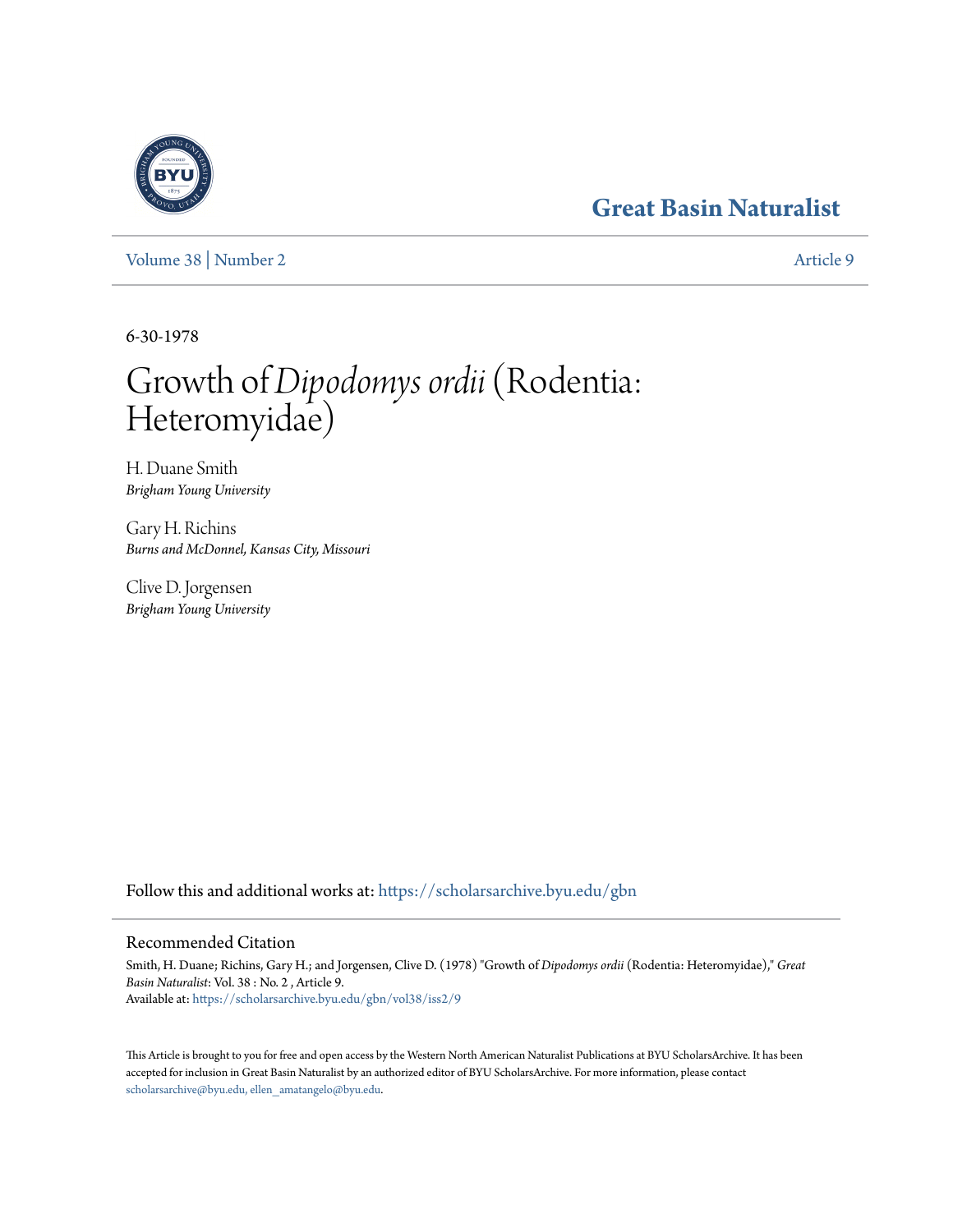#### GROWTH OF DIPODOMYS ORDII (RODENTIA: HETEROMYIDAE)'

H. Duane Smith<sup>2</sup>, Gary H. Richins<sup>3</sup>, and Clive D. Jorgensen<sup>2</sup>

Abstract.— Growth rates were determined for laboratory-reared Dipodomys ordii pallidas Durrant & Setzer. Instantaneous growth rates were used to express increase of body weight, total length, tail length, ear length and hind foot length as rates between times of measurements and the instantaneous percentage of maximum size. Data were analyzed for growth periods of 1-3, 4-15, 16-29 and 30-70 days. All five parameters provided signifi cant correlations of growth with age during all growth periods. Even though all of the growth parameters correlate with age, these parameters cannot be reliably used to predict age.

Dipodomys ordii is one of the most widely distributed small mammal species in North American deserts (Hall and Kelson 1959) and as such occupies a vital position in the bioenergetics of desert ecosystems. Their total role within the ecosystem is not clear, but as primary consumers, they pro vide an important part of the prey base for higher trophic levels. With increased emphasis being placed on predictive capabilities of productivity within ecosystems, it is desirable to know the potential input of all components. Biomass estimates of rodent populations are often calculated but seldom include estimates for animals below trappable age. Dipodomys ordii is no exception. Omission of these types of data is understandable because such data are difficult to obtain, particularly in the field. They are usually provided by laboratory studies, and since D. ordii has proven difficult to breed and rear in captivity (Morse et al., in press), no data of consequence have been reported for this species.

Growth rates have been reported for several small mammals (For example, Meyer and Meyer 1944, Poumelle 1952, Chew and Butterworth 1959, Layne 1959, Goertz 1965, Hayden and Gambino 1966, Lackey 1967, Jones 1967, Homer and Taylor 1968, Richins et al. 1974, Lackey 1976, and others). These data have aided in understanding productivity, but data on D. ordii are unavailable. The objectives of this study were to characterize growth rates of individual D. ordii from birth to 70 days of age and to provide a data base for predictive purposes in ecosystem management.

#### **METHODS**

The initial specimens of Dipodomys ordii pallidus Durrant & Setzer used in this work were live-trapped on the Desert Range Ex perimental Station, <sup>81</sup> km W of Milford, Millard Co., Utah. Additional animals were obtained from Dugway Proving Grounds, Tooele Co., Utah, and Pahvant Butte, Millard Co., Utah. The laboratory colony was housed at Brigham Young University and maintained at about 85 females and 15-20 males.

Animals were caged individually in glass aquaria or in galvanized metal boxes with sand substrate (about 6.0 cm deep). Nest cans with cotton batting were provided. Water and a food mixture of one part each of sunflower seeds, rolled oats, and pigeon mix were supplied ad libitum. Temperature ranged from 20 to 25 C, and the photoperiod was manually graduated to simulate a twilight period.

<sup>&#</sup>x27;This study was supported in part by the US-ffiP Desert Biome studies, contracted from Utah State University with Brigham Young University. 'Department of Zoology, Brigham Young University, Provo, Utah 84602.

<sup>&</sup>lt;sup>3</sup>Wildlife Biologist, Burns and McDonnel, Kansas City, Missouri.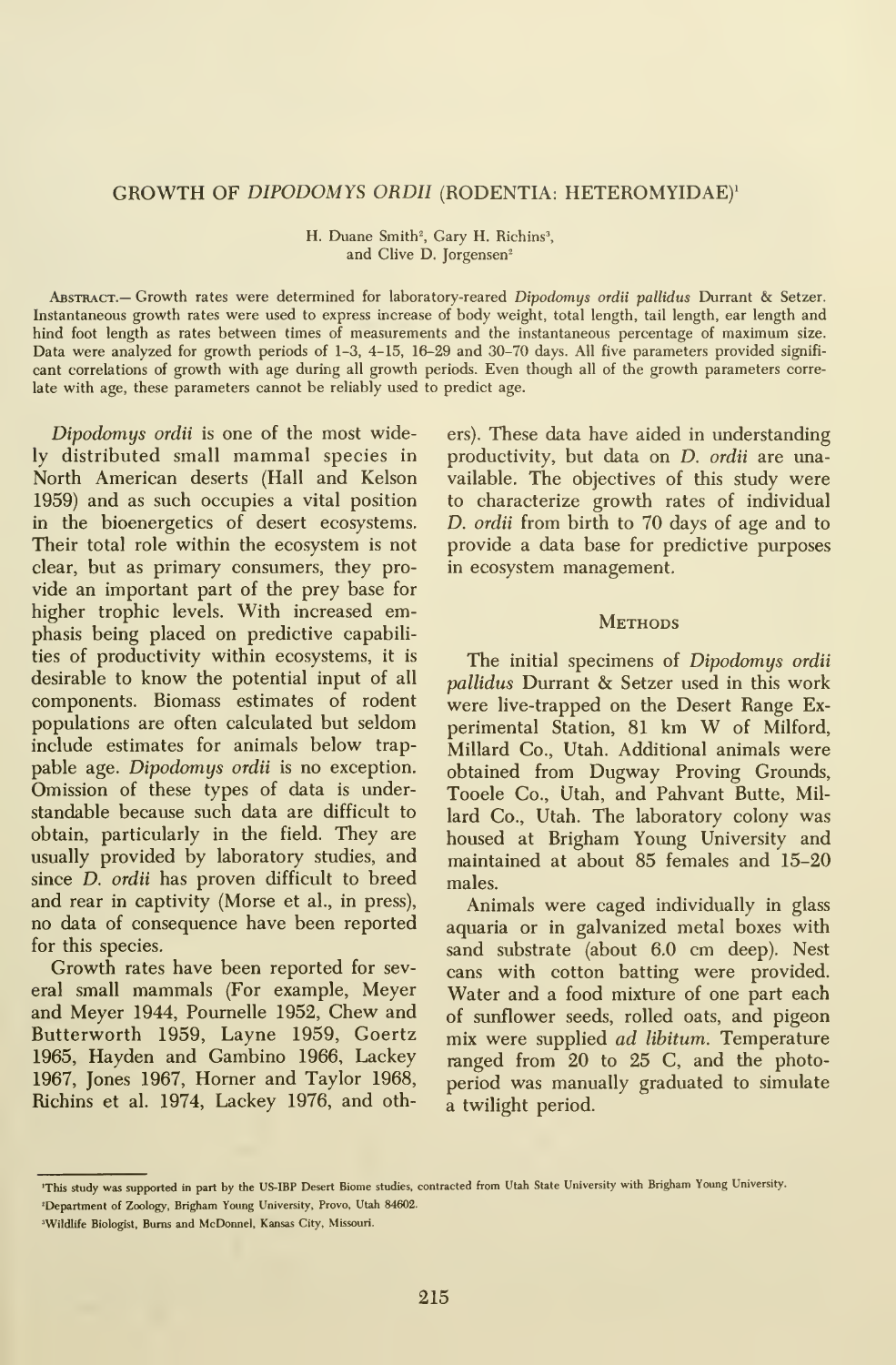Sexes were kept separate except when mating was attempted. Females were checked daily for the external morphologic changes in the vulva that Pfeiffer (1960) de scribed as indicators of estrous. The full flowered vulvar condition was presumed to indicate estrous. At this time a male was in troduced into the female's cage. Males were selected for breeding based on the extent of testicular enlargement. Usually, fighting ensued; if the male survived the first few minutes, he was left with the female for 3-4 days. After this period he was returned to a cage with other males. Females were checked for vaginal plugs as an indication of successful coitus.

After litters were bom they were not dis turbed until the following day, at which time the young were toe clipped and measured. Body weight, total length, tail length, ear length and hind foot length measure ments were taken daily from days 1-29 and then weekly through the remainder of 10 weeks. After eyes of the young opened and individuals became more active, they were anesthetized with Penthrane (Abbott Laboratories, North Chicago, Illinois) to facilitate handling and obtaining accurate measurements.

The instantaneous relative growth rate (IGR) described by Brody (1945) and Lackey (1967) was used to express growth as a rate between times of measurements and the instantaneous percentage of maximum size. This rate is expressed as  $(dW/dt)/W$ , where W is the parameter measured at the instant the rate of change  $dW/dt$  is measured. Since it is not entirely possible to de velop the "instantaneous" rate of growth, it was necessary to integrate the infinite number of growth rates to derive  $W = Ae^{kt}$ . This may be conveniently rewritten as—

$$
\ln W_{t-1} = \ln A_t + kt
$$

where  $ln W =$  natural logarithm of the variable  $(W)$ ,  $\ln A =$  natural logarithm of the variable  $(A)$  and  $k$  represents the instantaneous relative growth rate (when multiplied by 100,  $k =$  percentage growth rate). For comparative purposes, the representative IGR  $(k)$  is determined with-

$$
k_n = \frac{\ln W_n - \ln W_{n-1}}{t_n - t_{n-1}}
$$

Thus, k is definitive and can be used to compare differences in rates of growth. Correlation coefficients were calculated between age and growth for the five growth variables studied.

#### Results

Growth Rates.— Rates of growth along with the instantaneous relative growth rates (k) were determined and are presented for body weight, total length, tail length, ear length and hind foot length (Figs. <sup>1</sup> and 2 and Table 1). When the variables are plotted on a log scale (Figs. <sup>1</sup> and 2), the comparative values of  $(k)$  for the growth periods from days 1-70 are illustrated. These results depict growth for animals reared under standardized laboratory conditions and analyzed for time growth periods of 1-3, 4-15, 16-29 and 30-70 days. Other growth periods were graphed and analyzed but these represent the most statistically accurate analyses of D. ordii growth.

The  $\mathbb{R}^2$  values (Table 1) indicate how much variation is accounted for in the analyses, and when converted to  $r$  they can be used to determine statistical significance  $(a=0.05)$ . A significant r suggests a correlation between the appropriate InW (log of the variable) and the age of the growing an imals when time is partitioned into growth periods.

All parameters provided significant correlations of growth with age, because  $r$  was significant for all growth periods. No indi vidual parameter consistently provided data with the highest significance throughout all growth periods. The significance levels of all parameters are similar for any given growth period; therefore, it is possible to use any of the parameters as an indicator of growth.

Often researchers are more comfortable working with data means  $(X)$  than with statistics like InW and k. Because an understanding of the relationship of  $\ln W$  and X is important in an interpretation of  $k$ , means and standard errors of the growth parame-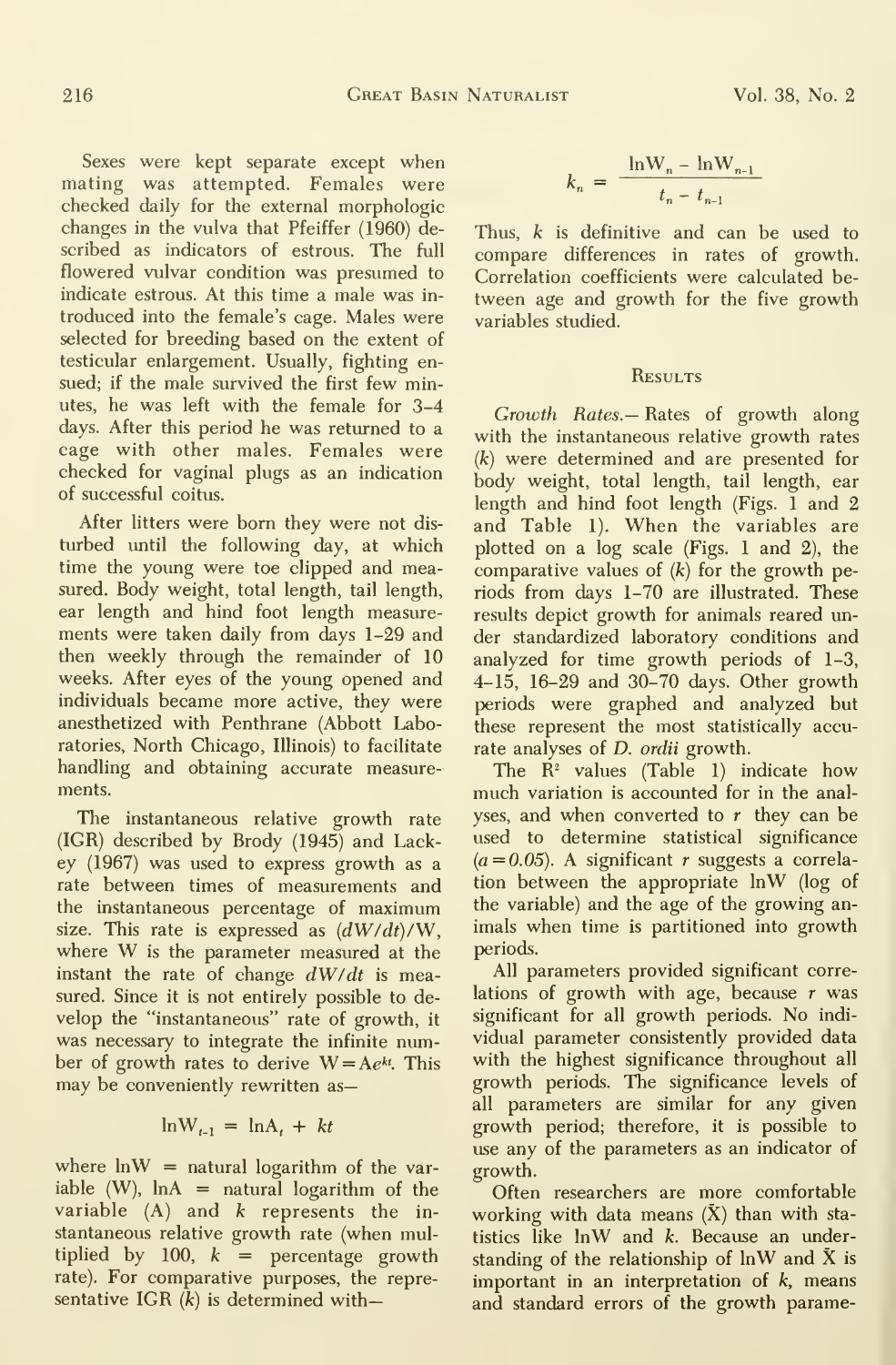

Fig. 1. Means, standard errors (P=0.95), and growth rates for total length and tail length of Dipodomys ordii reared under standardized laboratory conditions. Growth is expressed in standard measurements described in the text.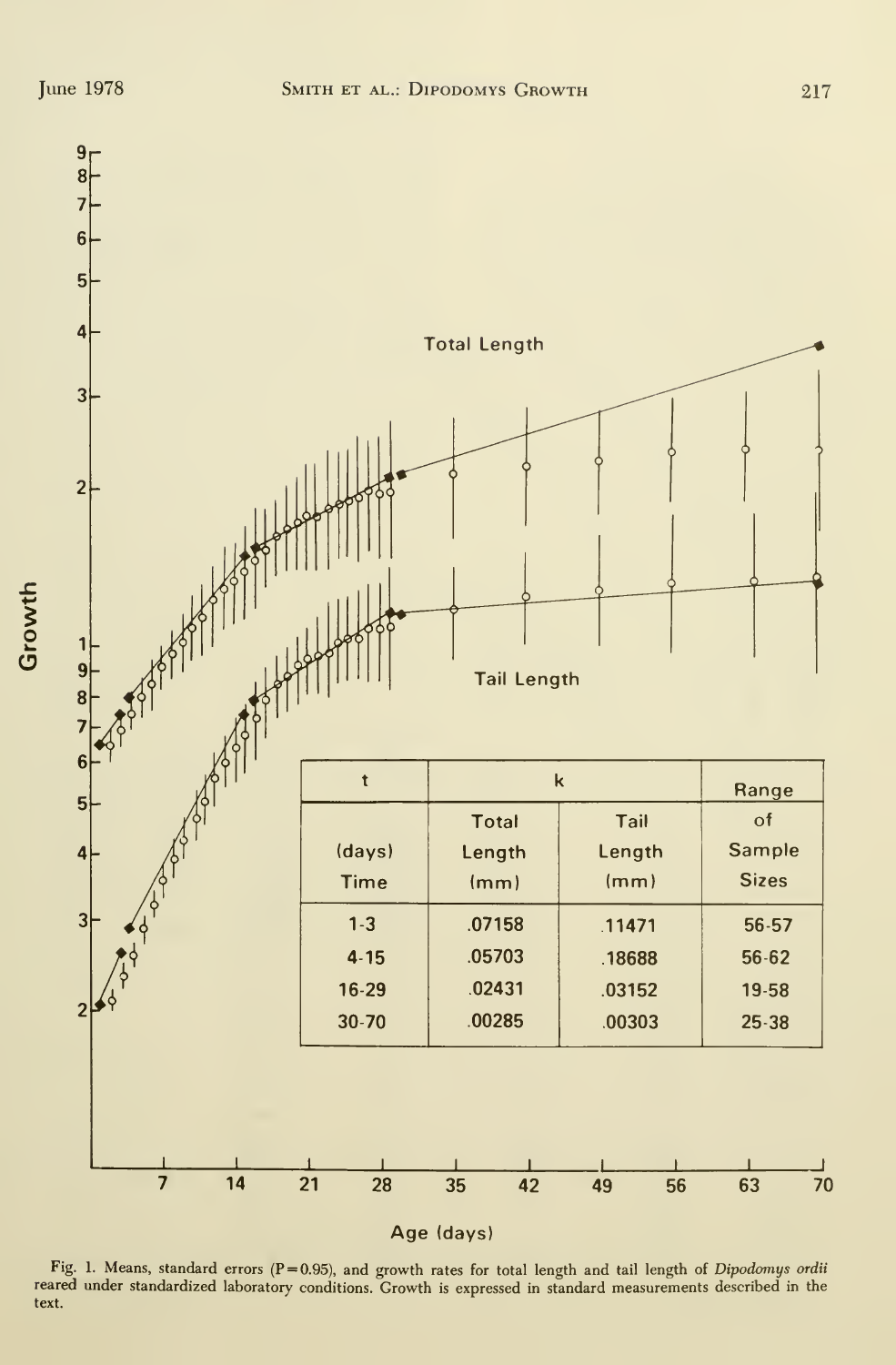Growth



Age (days)

Fig. 2. Means, standard errors ( $P = 0.95$ ), and growth rates for body weight, ear length, and hind foot length of Dipodomys ordii reared under standardized laboratory conditions. Growth is expressed in standard measurements described in the text.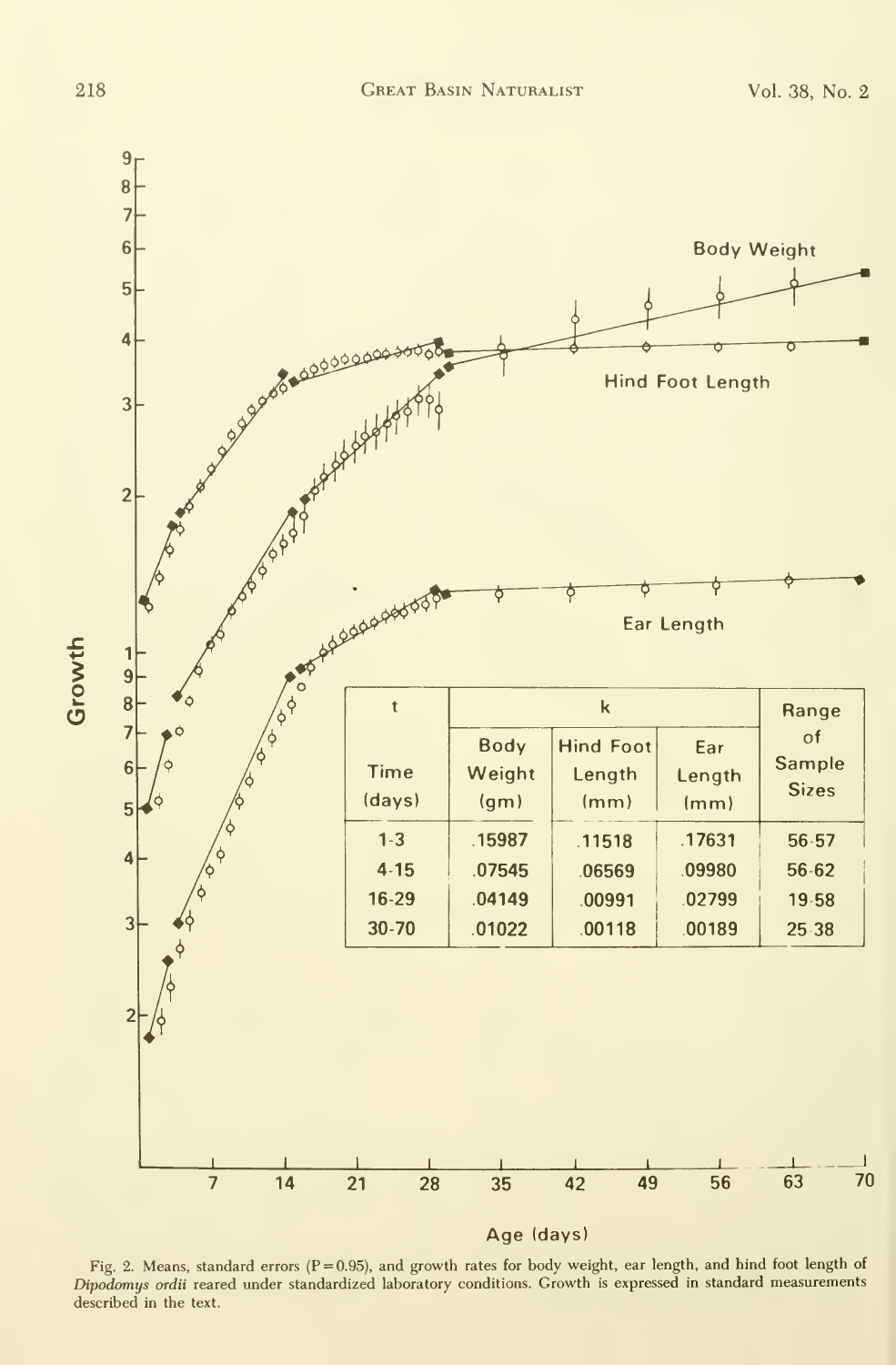ters are compared to the k values for curves (Figs. 1 and 2). Curves for  $k$  and  $\bar{X}$  are almost identical for all parameters measured, but the confidence intervals of the means for total length and tail length are wider for all growth periods.

Since correlations of growth parameters with age were always significant, one might consider using these parameters to predict age. This procedure is important to an eval uation of the population age structure. Al though the process seems evident and convenient, since it would simply involve reading the predicted age from a graph, the results cannot be interpreted with statistical confidence because variation among days is lacking. Calculations of confidence limits about the regression line also present problems; the X axis (age) is <sup>a</sup> nonrandom vari able selected by the investigator. Thus, only the regression of Y on X can be estimated with confidence. It is possible that nonparametric procedures could be utilized to provide predictive capabilities (Dapson and Irland 1972).

#### Discussion

Ideally, growth data should be collected under field conditions, but the difficulty of such collection for animals below trappable age causes biologists to revert to the labora tory where organisms can be confined and environmental influences controlled. The growth data analyzed for D. ordii are for animals grown under standardized labora tory conditions simulating mean temperatures and photoperiods encountered by an imals during active periods of growth in western deserts. Although all  $R<sup>2</sup>$  values were significant (when converted to  $r$ ) at the P = 0.95 level, one must consider two constraints in their interpretations: (1) the size of n, which when too large reduces the usefulness of  $r$ , and  $(2)$  the percentage of the variation that must be accounted for before significant correlations are considered biologically acceptable and  $k$  is accepted as a reliable estimate of the instantaneous rela tive growth rate. When the growth curves (Figs. <sup>1</sup> and 2) are examined, the correla-

Table 1. Summary of analyses for growth of Dipodomys ordii pallidus reared under standardized laboratory conditions.

| Parameter        | ln A    | Antilog<br>of lnW | Age in Days<br>$(t = t-1)$ | $\mathbb{R}^2$ | Correlation<br>Coefficient<br>$(r)$ ° |
|------------------|---------|-------------------|----------------------------|----------------|---------------------------------------|
| Total length     | 4.09464 | 74.44             | $1 - 3$                    | 0.29843        | 0.54628°                              |
|                  | 4.15655 | 149.90            | $4 - 15$                   | 0.79170        | 0.88977°                              |
|                  | 4.65890 | 210.61            | $16 - 29$                  | 0.49748        | 0.70532                               |
|                  | 5.27545 | 237.46            | $30 - 70$                  | 0.28872        | $0.53732$ °                           |
| Tail length      | 2.92560 | 23.31             | $1-3$                      | 0.21841        | $0.46734$ °                           |
|                  | 3.02929 | 75.18             | $4 - 15$                   | 0.76737        | $0.87597$ °                           |
|                  | 3.87084 | 117.92            | $16 - 29$                  | 0.40309        | $0.63489$ °                           |
|                  | 4.68195 | 132.95            | $30 - 70$                  | 0.12449        | 0.35283                               |
| Body weight      | 1.47177 | 7.03              | $1 - 3$                    | 0.25465        | $0.50462$ °                           |
|                  | 1.80782 | 18.73             | $4 - 15$                   | 0.64611        | $0.80380$ °                           |
|                  | 2.33647 | 34.12             | $16 - 29$                  | 0.44996        | $0.67079$ °                           |
|                  | 3.29270 | 55.15             | $30 - 70$                  | 0.60571        | 0.77827                               |
| Ear length       | 0.45680 | 2.66              | $1 - 3$                    | 0.23211        | $0.48177$ °                           |
|                  | 0.71373 | 9.03              | $4 - 15$                   | 0.82902        | $0.91050$ °                           |
|                  | 1.79442 | 13.20             | $16 - 29$                  | 0.58465        | $0.76461$ °                           |
|                  | 2.48377 | 13.73             | $30 - 70$                  | 0.20396        | 0.45161                               |
| Hind foot length | 2.40433 | 16.64             | $1 - 3$                    | 0.33954        | 0.58270°                              |
|                  | 2.61515 | 36.23             | $4 - 15$                   | 0.81333        | $0.90184$ °                           |
|                  | 3.37601 | 38.86             | $16 - 29$                  | 0.39367        | 0.62743°                              |
|                  | 3.59137 | 39.24             | $30 - 70$                  | 0.16730        | 0.40902                               |

\*Significant at  $a = .05$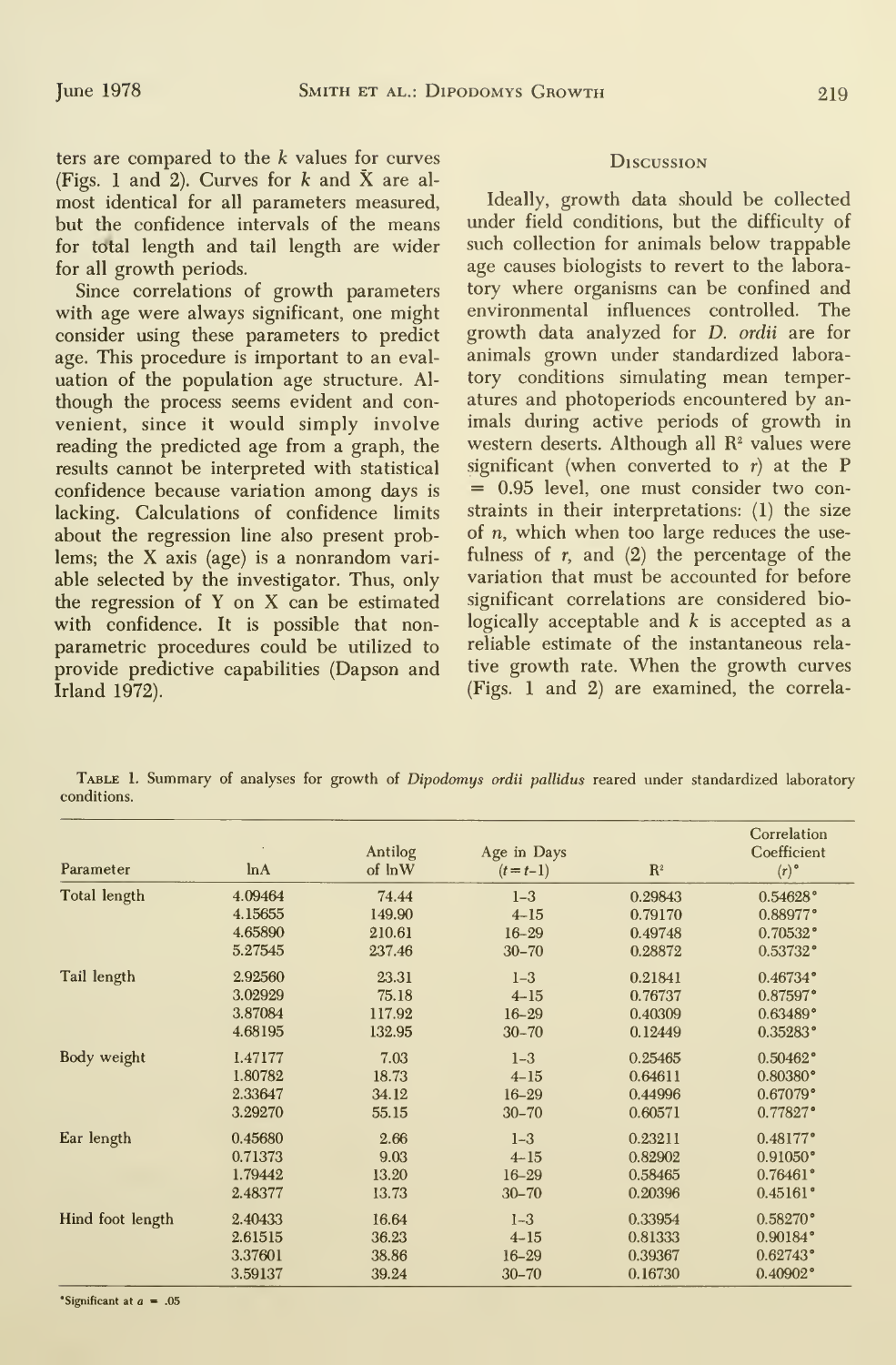tions  $(r)$  and comparisons of  $k$  with the data means and standard errors seem precise within the prescribed growth periods. One is thus inclined to be rather liberal in setting lower limits on  $\mathbb{R}^2$  and accepting the curves as representing the actual growth of D. ordii for the time intervals under the controlled conditions. It was determined that  $R^2 \ge 0.25$  should provide enough accountability to accept significant correla tions and to realistically represent the growth rates. This does not mean that the  $k$ values for those analyses with  $R^2$ <0.25 are in error; it means the confidence is not as strong, and caution should be exercised in using these data for actual growth in modeling and predictive situations.

Total body weight is perhaps the most in teresting of all parameters measured. It de termines biomass and relates to secondary production. Because there are such close relationships between the antilogs of InW and means, and because there are such nar row confidence limits about the means, antilogs of  $ln W$ , means, and  $k$  values for body weight should accurately represent the in stantaneous relative growth rates for periods up to 70 days of age. Therefore, body weight can be used to predict biomass of animals prior to trappable age. Beyond 70 days the correlations of body weight with age become less reliable, but, because the animals are now trappable and have reached adult size, their productivity can be measured in the field. After 70 days, a close correlation is not necessary because k shows very little increase as evidenced by the body weight curves (Fig. 2). Although the growth rates were obtained under standard ized laboratory conditions, they can be con sidered generally representative for the growth periods prescribed. These growth periods include times when the animals are undergoing normal active growth. Following this time period, weight varies in re sponse to environmental stresses and changes rather than actual growth phenomena.

One possible weakness of these analyses is an inability to assess  $k$  under field conditions. Originally, it was assumed that shifts in  $k$  under field conditions would not differ significantly from those established in the laboratory, but analyses of data obtained while experimenting with independent vari ables (photoperiod, temperature and food) for Peromyscus maniculatus suggest that this assumption may not be valid. Manipulation of photoperiod, temperature, and food caused  $k$  to vary for growth of  $P$ . maniculatus, but the k values only varied early in the growth period. By the time the ani mals reached trappable age  $k$  values for body weight, regardless of the independent variable changes, were similar. It is possible that interactions of the variables might compensate for one another and reflect no change in  $k$ . If so, estimates of biomass could still be made by correlating body weight with age.

There have been several attempts to correlate weight with age and other parameters (Brody 1945, Dapson and Irland 1972 and others) but, because many of them at tempted to predict age, the results were not particularly satisfying. Calculation of confidence limits about the regression line is not possible because the X axis (age) is <sup>a</sup> nonrandom variable, selected by the in vestigator. This study was concerned more with the characterization of growth as far as weight was concerned. Attempts to age organisms should be done with parameters other than body weight, such as dried eye lens weight or perhaps with tyrosine content of lenses (Dapson and Irland 1972).

#### LITERATURE CITED

- BRODY, S. 1945. Time relations of growth of individuals and populations. In: Bioenergetics and Growth. N.Y.: Reinhold, 1023 pp.
- Chew, R. M., and B. B. Butterworth. 1959. Growth and development of Merriam's kangaroo rat, Dipodomys merriami. Growth 23:75-96.
- Dapson, R. W., and J. M. Irland. 1972. An accurate method of determining age in small mammals. J. Mamm. 53:100-106.
- GoERTZ, J. W. 1965. Sex, age, and weight variation in cotton rats. J. Mamm. 46:471-477.
- Hall, E. R., and K. R. Kelson. 1959. The mammals of North America. New York: Ronald Press, 2 Vol., 1083 pp.
- HAYDEN, P., AND J. J. GAMBINO. 1966. Growth and development of the little pocket mouse, Per ognathus longimembris. Growth 30:187-197.